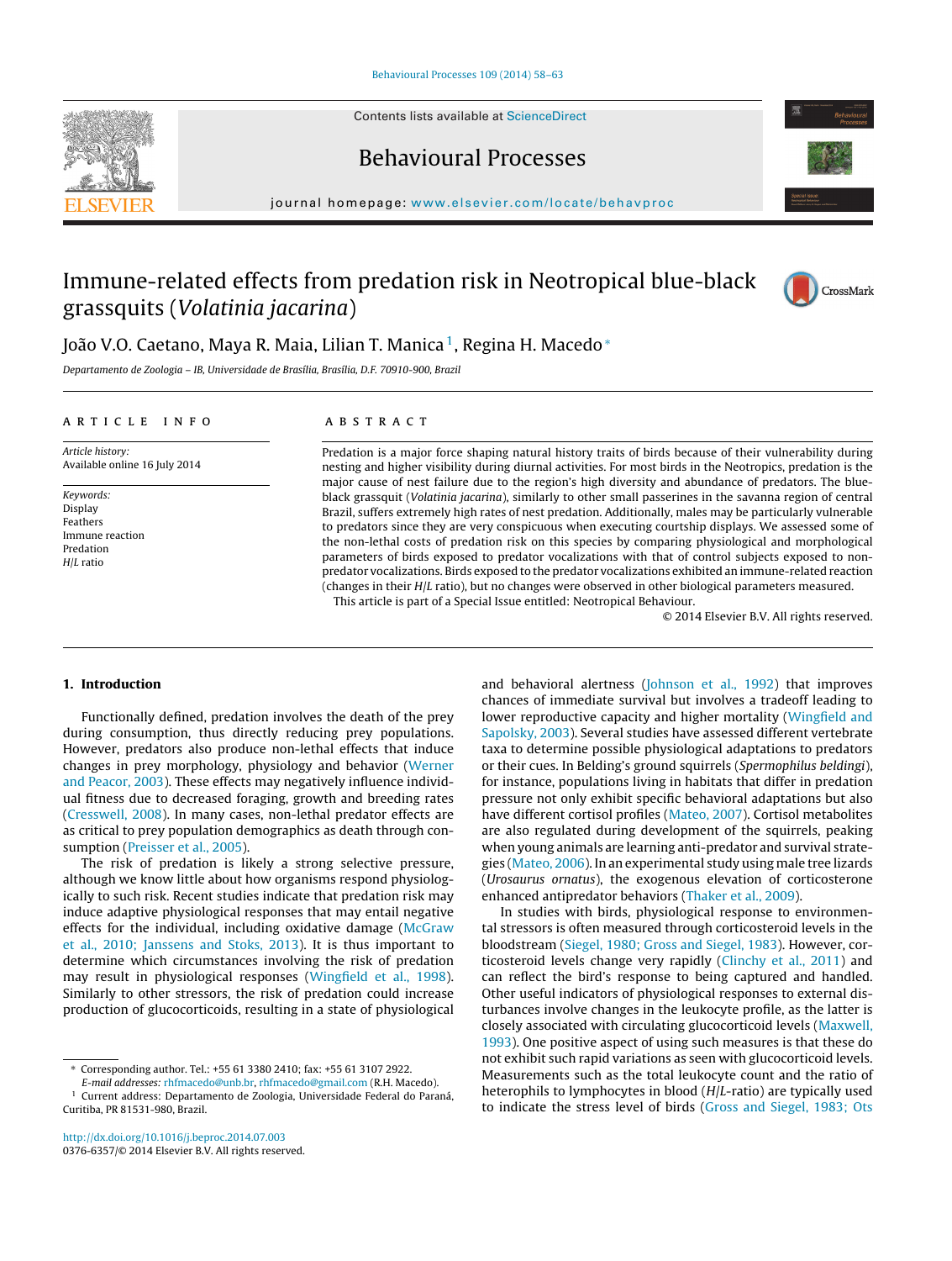et [al.,](#page-4-0) [1998;](#page-4-0) [Elston](#page-4-0) et [al.,](#page-4-0) [2000;](#page-4-0) [Hõrak](#page-4-0) et [al.,](#page-4-0) [2002;](#page-4-0) [Owen](#page-4-0) [and](#page-4-0) [Moore,](#page-4-0) [2006\).](#page-4-0) Studies show that social and environmental disturbances may affect the H/L-ratio (reviewed in [Maxwell,](#page-5-0) [1993\).](#page-5-0) Caution is needed in interpreting H/L ratios, however. Some mild disturbances, such as heat and road transportation, increase H/L ratio in poultry; more extreme and life-threatening situations, however, apparently do not lead to predictable increases in the H/L ratio ([Maxwell,](#page-5-0) [1993\).](#page-5-0) This author suggests that birds may exhibit a twophase cellular reaction depending upon the type and duration of threat and fear they experience.

In this study we used a Neotropical passerine, the blue-black grassquit (Volatinia jacarina), to test the prediction that predation risk can generate physiological and morphological changes. The blue-black grassquit is an abundant passerine with a range extending from Mexico to Argentina ([Sick,](#page-5-0) [2001\),](#page-5-0) and is well-suited for studies that involve predation. Males molt into a blue-black nuptial plumage during the breeding season while females have cryptic brownish coloring throughout the year [\(Sick,](#page-5-0) [2001\).](#page-5-0) The iridescent and UV-reflecting nature of the male plumage results from its structural organization, with a layer of keratin and an underlying layer of melanin granules; external disturbances during development of the plumage, for example, possibly alter color patterns ([Maia](#page-5-0) et [al.,](#page-5-0) [2009\).](#page-5-0) During the breeding season (October–March) males perform a notable display, which consists of repeated vertical flights with simultaneous vocalizations. The male display and conspicuous coloring could result in males being more vulnerable than females to visually oriented predators. Both sexes care for the offspring [\(Alderton,](#page-4-0) [1963\),](#page-4-0) and nest predation is intense ([Aguilar](#page-4-0) et [al.,](#page-4-0) [2008\),](#page-4-0) often involving more than 80% of all nests (Diniz, pers. obs.). Additionally, a past study indicated that predators use the displaying male as a cue to find active nests [\(Dias](#page-4-0) et [al.,](#page-4-0) [2010\).](#page-4-0)

We predicted that perception of predation risk in blue-black grassquits induces morphological and physiological changes in individuals, as detailed below. To test this prediction we exposed one group of individuals to the calls of regional avian predators and a control group to the calls of non-predatory birds. We anticipated an immune response reflected through changes in the H/L-ratio in the birds exposed to predator cues when compared to changes over the same time period in the birds exposed to non-predator cues. We expected that exposure to calls of predators would also negatively affect body mass and feather development (growth and color). Furthermore, we expected that males would suffer greater consequences from exposure to predator cues because of a possible greater vulnerability to predators when compared to females.

#### **2. Materials and methods**

## 2.1. Subjects and housing

We captured 132 adult blue-black grassquits in March of 2009 and April of 2010 at Fazenda Agua Limpa (15°56′58.21″S, 47°55′57.60″ W), a property of the University of Brasilia. We subsequently kept these birds within the university campus in two different outdoor aviaries, one in2009andanother in2010.Allbirds were provided with an ad libitum diet of seeds specific for small passerines, eliminating the need for other dietary supplements (Nutrópica®Passaros Brasileiros). Capture, aviary maintenance and banding procedures were authorized by the Instituto Brasileiro do Meio Ambiente e dos Recursos Naturais Renováveis (IBAMA licenses no. 22/2009 and 17765-1).

## 2.2. Experimental protocol

We conducted the experiments in November 2009 using 61 birds (32 females and 29 males) and in March of 2010, using 54 birds (27 females and 27 males). Before beginning the experiments, we conditioned groups of three randomly selected individuals of the same sex within visually (but not acoustically) isolated cages of 70 cm  $\times$  40 cm  $\times$  30 cm for a habituation period of 20 days. During this period, the birds received water and food ad libitum.

We randomly assigned the caged groups to two treatments: (1) "predatory", composed of individuals submitted to vocalizations of 15 potential aerial predators; and (2) "control", composed of individuals submitted to vocalizations of 15 non-predatory birds (Table 1). We chose potential predators and non-predators based on the local occurrence of these species ([Braz,](#page-4-0) [2001\),](#page-4-0) and upon the feeding characteristics of predator species [\(Sick,](#page-5-0) [2001\).](#page-5-0) The experiment occurred in a laboratory at Universidade de Brasília with reduced acoustical influence of other birds occasionally singing outside the building, when compared to natural environments inhabited by grassquits. The predatory treatment group was composed of 15 females and 15 males in 2009, and 12 females and 13 males in 2010; and the control treatment was composed of 17 females and 14 males in 2009, and 15 females and 14 males in 2010. The sample sizes reported here include only individuals for which there are no missing data values. The same experimental protocol was used in both years, as detailed below.

In both predatory and control treatments, birds were placed in the experimental laboratory (2009:  $7 \text{ m} \times 3 \text{ m}$ ; 2010:  $8 \text{ m} \times 4 \text{ m}$ ) and then exposed to a playback for one hour per day during fifteen continuous days at one of three randomly selected

**Table 1**

Species for which vocalization playbacks were used in the experiment, divided between potentially predatory birds of blue-black grassquit adults and nests and non-predatory birds.

| Predators    |                         | Non-predators |                         |
|--------------|-------------------------|---------------|-------------------------|
| Family       | Species                 | Family        | Species                 |
| Accipitridae | Gampsonyx swainsonii    | Caprimulgidae | Hydropsalis albicollis  |
| Accipitridae | Accipiter striatus      | Tyrannidae    | Elaenia cristata        |
| Accipitridae | Rupornis magnirostris   | Tyrannidae    | Tyrannus savana         |
| Accipitridae | Buteo brachvurus        | Donacobiidae  | Donacobius atricapilla  |
| Falconidae   | Micrastur ruficollis    | Turdidae      | Turdus rufiventris      |
| Falconidae   | Falco rufigularis       | Turdidae      | Turdus amaurochalinus   |
| Falconidae   | Falco femoralis         | Mimidae       | Mimus saturninus        |
| Strigidae    | Tyto alba               | Coerebidae    | Coereba flaveola        |
| Strigidae    | Megascops choliba       | Thraupidae    | Saltator maximus        |
| Strigidae    | Glaucidium brasilianum  | Thraupidae    | Saltator similis        |
| Strigidae    | Athene cunicularia      | Thraupidae    | Saltatricula atricollis |
| Strigidae    | Aegolius harrisii       | Thraupidae    | Neothraupis fasciata    |
| Strigidae    | Asio clamator           | Emberezidae   | Zonotrichia capensis    |
| Corvidae     | Cyanocorax cristatellus | Emberezidae   | Sporophila nigricollis  |
| Corvidae     | Cyanocorax cyanopogon   | Icteridae     | Molothrus bonariensis   |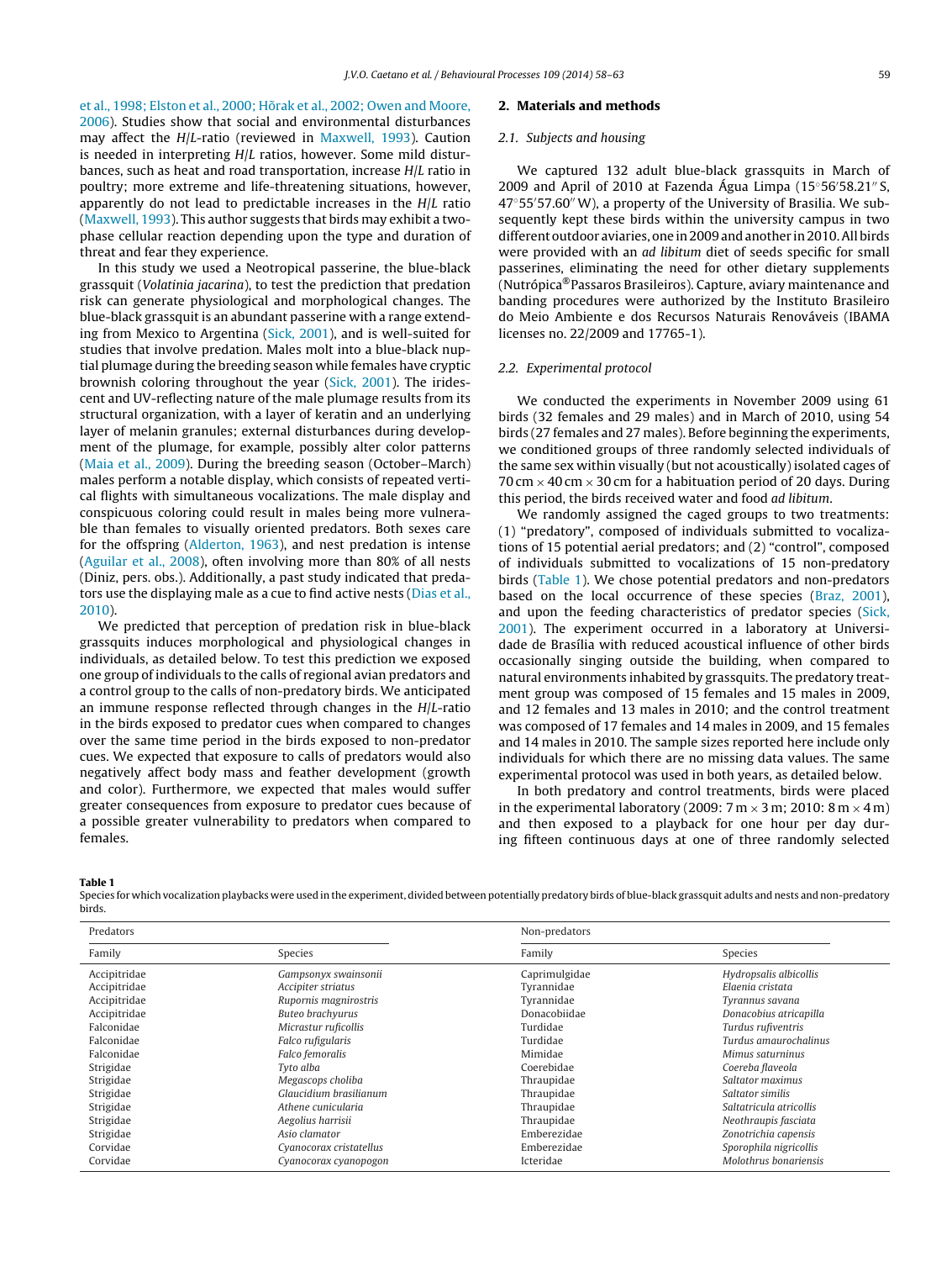times (800 h, 1200 h or 1600 h) to avoid habituation. We aligned cages along the walls of the laboratory with a space of 15 cm between them and placed visual barriers between the cages so the birds could not seen any of the neighboring individuals. The 15-day period of the experiment allowed the complete growth of new feathers induced by plucking (see details below). We produced playbacks using computer-based multimedia speakers (Troni 3D Plus Surround System PMPO 300W), after standardizing the amplitude for both treatments. We acquired the vocalizations from Xeno-Canto ([Xeno-Canto-Foundation,](#page-5-0) [2009;](#page-5-0) [http://www.xeno-canto.org/\)](http://www.xeno-canto.org/), which were then standardized for amplitude, screened and edited to remove excerpts of songs from other birds using Raven Lite 1.0 software [\(Charif](#page-4-0) et [al.,](#page-4-0) [2006\).](#page-4-0) We reproduced playbacks using two computer-based multimedia speakers (Troni 3D Plus Surround System PMPO 300W), which faced the cages at a distance of 2 m.

To avoid habituation [\(Thompson,](#page-5-0) [2009\)](#page-5-0) of the grassquits to the playbacks we used two approaches. First, for each predator or non-predator species we obtained three different vocalization recordings to build the playbacks. In each daily trial we exposed the grassquits to playback subsets containing the calls of three predatory species (predatory treatment) or three non-predatory species (control), but using the call variations obtained for each species to increase the overall variation. Second, we changed the subsets of playbacks each day, so that the focal birds were subjected to the cues of fifteen different species, whether predatory or non-predatory, along the experimental period.

## 2.3. Body mass, rectrix growth and feather color measurements

At the end of the habituation period and before starting the experiment, we measured body mass from a subsample of individuals (females:  $n_{control} = 26$ ,  $n_{predatory} = 19$ ; males:  $n_{control} = 18$ ,  $n<sub>predictory</sub> = 24$ ) and induced feather growth (so that it would occur during the experimental trials) by plucking the first three feathers (rectrices) on the left side of the tail. After the experiment, we plucked the newly grown rectrices and measured their length with calipers (to nearest 0.1 mm), and measured each individual's body mass (to nearest 0.01 g) again. Females and males assigned to control or predatory treatments did not differ in body mass between treatments before the experiment (two sample t-test:  $t = 1.06$ ,  $P = 0.29$ ,  $n = 45$ ;  $t = -0.86$ ,  $P = 0.39$ ,  $n = 42$ , respectively).

Feather growth was also induced before the experiment for covert feathers from the dorsal region of each bird, in an area of approximately 10 mm  $\times$  15 mm between the wings, to measure color properties of the newly grown feathers. We measured reflectance spectra with an Ocean Optics USB-4000 spectrometer attached to a pulsed xenon light source (PX-2, Ocean Optics, Dunedin, FL). A fiber optic, attached to a holder to minimize ambient light influence, was placed at a 45◦ angle from the feather surface to measure plumage reflectance using SpectraSuite software (Ocean Optics, Dunedin, FL) ([Maia](#page-5-0) et [al.,](#page-5-0) [2009\).](#page-5-0) Ten covert feathers were set on a surface of black velvet paper, overlaid as to simulate their natural pattern on the bird's body ([Quesada](#page-5-0) [and](#page-5-0) [Senar,](#page-5-0) [2006\).](#page-5-0) We took three measurements of the same sample of feathers by repositioning the fiber optic support on different parts of the sample. Each measurement was calculated relative to a WS-1-SS white standard and to the black velvet paper as a dark reference. The average of the three spectra, interpolated to a step width of 1 nm between 320 and 700 nm was used as a reference value for each individual. We processed the reflectance data using the R program ([R](#page-5-0) [Development](#page-5-0) [Core](#page-5-0) [Team,](#page-5-0) [2011\)](#page-5-0) and the pavo package (see [Maia](#page-5-0) et [al.,](#page-5-0) [2013\).](#page-5-0) Spectral reflectance characteristics used in the analyses were brightness, contrast, and hue. Brightness was calculated as the average of percent reflectance from 320 to 700 nm; contrast, which indicated the saturation of the color, was measured

as the difference between the maximum and minimum reflectance; and hue, was considered the wavelength at the peak reflectance [\(Montgomerie,](#page-5-0) [2006\).](#page-5-0)

## 2.4. Immunological condition

Before and after the experiment in 2010, we assessed the immune condition of 21 birds (10 females and 11 males) from the predatory group and 17 birds (10 females and seven males) from the control group by measuring the heterophil to lymphocyte ratio (H/L; [Gross](#page-4-0) [and](#page-4-0) [Siegel,](#page-4-0) [1983\).](#page-4-0) We collected blood samples from the brachial vein of each individual in the afternoon period (1400–1800 h), and prepared blood smears that were fixed in absolute methanol. Hemograms and cell counts were conducted in a commercial laboratory (Santé Laboratório, Brasilia-DF), allowing us to calculate the H/L ratio.

#### 2.5. Data analyses

We used multivariate analyses of variance (MANOVA) to test if length of the rectrices, body mass and color properties of males and females differed according to treatment (predatory or control). We additionally included "year" as a variable, since a possible physiological effect could have resulted from maintaining birds in different aviaries in different years. After running both MANOVAs the significant effects of the explanatory variables were evaluated using univariate analysis of variance (ANOVA) for each response variable including treatment and year as explanatory variables.

Variations in the immunological condition of the animals before and after the experiment were calculated as the difference between the final and initial H/L of each individual. To test whether birds of the predatory group differed from those of the control group in H/L degree of change during the experiment, we used ANOVA considering sex, treatment and the interaction between them as explanatory variables.

In all analyses the assumption of normality was evaluated using Shapiro Wilk tests and homoscedasticity using the Bartlett test [\(Quinn](#page-5-0) [and](#page-5-0) [Keough,](#page-5-0) [2002\).](#page-5-0) We also tested for collinearity among dependent variables in MANOVA, by calculating Pearson's product moment correlations. As all correlations had  $r$  values lower than 0.5, all variables were included in the analyses.

## **3. Results**

Individuals exposed to predator vocalizations did not differ in body mass, length of newly grown rectrices, nor in feather color properties when compared to those exposed to control vocalizations (females: Pillai's trace = 0.16,  $F_{5,52}$  = 1.96,  $P = 0.10$ ; males: Pillai's trace = 0.18,  $F_{5,49}$  = 2.16,  $P = 0.07$ ; [Table](#page-3-0) 2). Females from both treatment groups differed between years 2009 and 2010 in these measurements when considered in the MANOVA (Pillai's trace = 0.22,  $F_{5,52}$  = 2.90,  $P = 0.03$ ), whereas males did not (Pillai's trace = 0.14,  $F_{5,49}$  = 1.62, P = 0.17). ANOVAs of each response variable showed that average brightness and contrast of female covert feathers varied across years ( $F_{1,56}$  = 10.61, P = 0.02 and  $F_{1,56}$  = 4.24,  $P = 0.04$ , respectively), and both measurements showed greater values in 2009 (brightness:  $22.2 \pm 7.51\%$  and contrast:  $19.5 \pm 6.3$ ) in comparison to 2010 (brightness:  $16.8 \pm 4.4$ % and contrast:  $16.7 \pm 3.7$ ). Females' body mass, rectrice length and feather hue did not change across years ( $F_{1,56}$  = 0.98, P = 0.32;  $F_{1,56}$  = 2.15, P = 0.15;  $F_{1,56} = 0.004$ ,  $P = 0.95$ ).

When evaluating leukocyte counts after the experiment, individuals of the predatory group differed significantly from those in the control group, with the former exhibiting negative  $H/L$  variation values and individuals from the control group showing positive *H*/*L* variation values ( $F_{1,34}$  = 9.16, *P* = 0.005; [Fig.](#page-3-0) 1 and [Table](#page-3-0) 3). The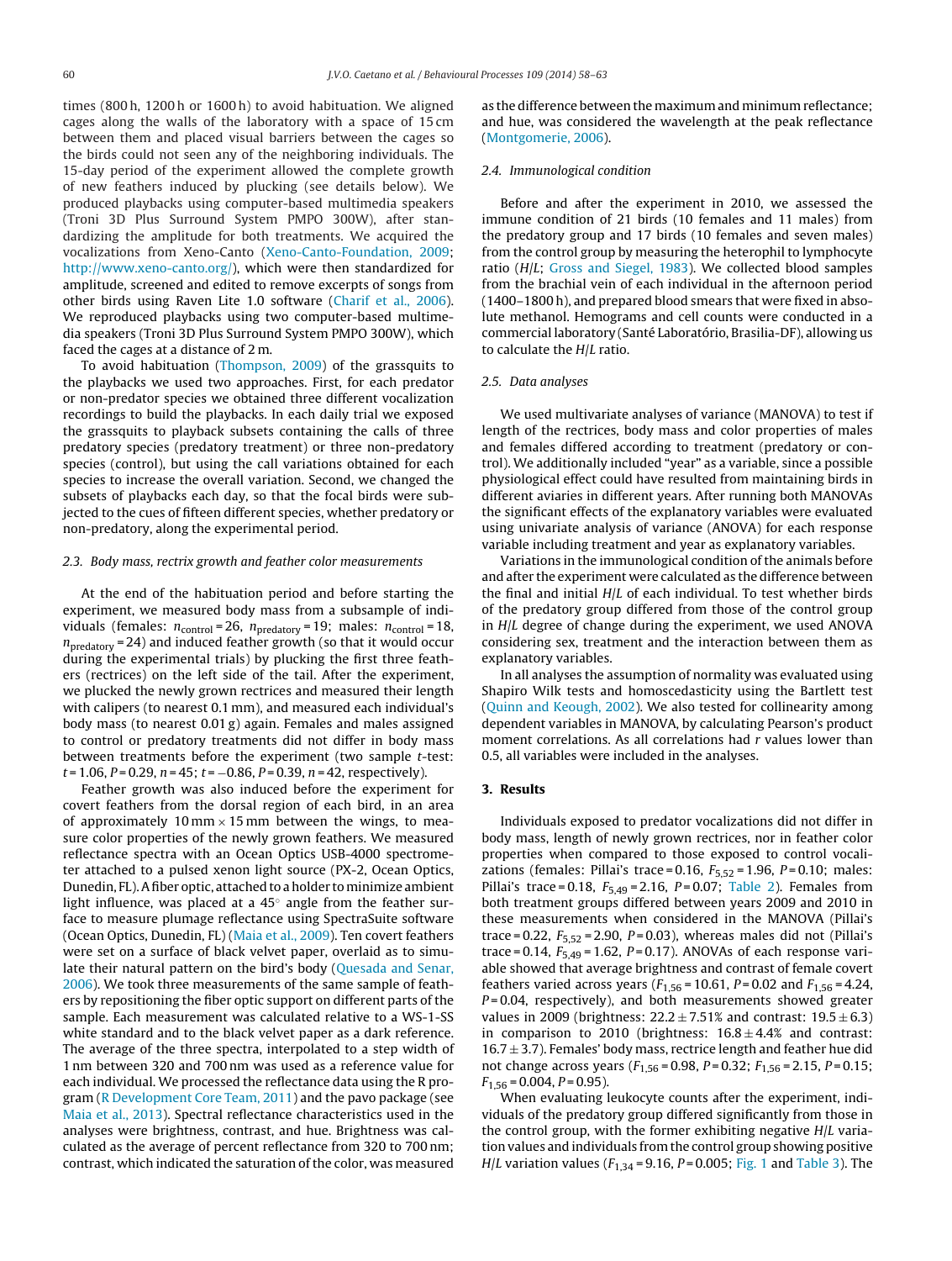#### <span id="page-3-0"></span>**Table 2**

Mean values ± SD of body mass, rectrix length and feather color properties of male and female blue-black grassquits after exposure to vocalization playbacks of predators and non-predators (control).

| Variables           | Females            |                  | Males                  |                  |
|---------------------|--------------------|------------------|------------------------|------------------|
|                     | Predatory $(n=27)$ | Control $(n=32)$ | Predatory ( $n = 28$ ) | Control $(n=28)$ |
| Body mass $(g)$     | $10.9 \pm 1.1$     | $11.2 \pm 1.0$   | $10.9 + 1.0$           | $10.8 + 1.3$     |
| Rectrix length (cm) | $3.2 \pm 0.3$      | $3.0 \pm 0.3$    | $3.1 \pm 0.2$          | $3.3 \pm 0.2$    |
| Brightness (%)      | $19.6 \pm 6.0$     | $19.9 \pm 7.5$   | $20.6 \pm 6.8$         | $19.8 \pm 7.5$   |
| Contrast            | $17.5 \pm 4.3$     | $18.8 \pm 6.2$   | $15.1 \pm 6.6$         | $18.8 + 7.2$     |
| Hue(nm)             | $699.6 + 1.0$      | $699.3 \pm 1.5$  | $327.7 + 43.6$         | $351.5 + 54.8$   |

#### **Table 3**

Mean values  $\pm$  SD of leukocyte counts and heterophil/lymphocyte ratio (H/L) of female and male blue-black grassquits before and after exposure to vocalization playbacks of predators and non-predators (control).

| Variables        | Predatory        |                 |                  | Control         |  |
|------------------|------------------|-----------------|------------------|-----------------|--|
|                  | Females $(n=10)$ | Males $(n=11)$  | Females $(n=10)$ | Males $(n=7)$   |  |
| Before treatment |                  |                 |                  |                 |  |
| Heterophil       | $3.50 + 2.59$    | $4.55 + 4.59$   | $2.50 + 2.12$    | $1.29 + 1.38$   |  |
| Lymphocyte       | $2.90 + 1.85$    | $4.00 + 1.90$   | $5.20 + 2.25$    | $5.14 + 2.97$   |  |
| H/L              | $1.40 + 1.15$    | $1.12 + 1.22$   | $0.59 + 0.51$    | $0.44 + 0.72$   |  |
| After treatment  |                  |                 |                  |                 |  |
| Heterophil       | $1.90 \pm 1.52$  | $1.18 + 0.98$   | $1.90 + 1.29$    | $1.57 + 1.13$   |  |
| Lymphocyte       | $3.70 \pm 2.71$  | $4.09 \pm 2.70$ | $3.20 \pm 2.04$  | $2.86 \pm 1.07$ |  |
| H/L              | $0.59 \pm 0.39$  | $0.35 \pm 0.29$ | $0.88 \pm 0.90$  | $0.67 \pm 0.64$ |  |

magnitude of the variation for the predatory group between the beginning and end of the experiment was almost fourfold that of the control group. This result was true for both males and females, as shown by the non-significance of the interaction term between sex and treatment group in ANOVA ( $F_{1,34}$  = 0.02, P = 0.90). Therefore, both males and females from the predatory group exhibited an immune response. Irrespective of treatment group, males did not differ from females in immunological condition ( $F_{1,34}$  ~ 0.00,  $P = 0.99$ ).



**Fig. 1.** Mean values  $(\pm SD)$  of the difference between the final and initial heterophil/lymphocyte ratio  $(H/L)$  for individuals (males and females, pooled) exposed to vocalizations of predators ("predatory") or non-predators ("control").

## **4. Discussion**

Our study shows empirically that exposure of a passerine, the blue-black grassquit, to predator vocalizations resulted in a dramatic change in the H/L ratio for both males and females, indicating that this external stimulus affected the birds' immune systems. However, contrary to expectations, the exposure to potentially distressing predator vocalizations did not result in any deleterious morphological consequence concerning body mass, growth of new feathers or their spectral properties. In other words, it is clear that the birds exhibited a physiological response when exposed to the predator vocalizations, but the change in their leukocyte profile did not lower their capacity for growth of new feathers and maintenance of body mass.

Experimental manipulations such as the one conducted can identify specific environmental elements that provoke changes in an organism's physiology that possibly interfere with other biological functions. Both disease and physical injuries induce physiological changes in wild birds, shown through elevated H/L ratios. For example, house finches (Carpodacus mexicanus) infected with mycoplasmal conjunctivitis had elevated H/L ratios ([Davis](#page-4-0) et [al.,](#page-4-0) [2004\),](#page-4-0) as did penguins injured in fights ([Vleck](#page-5-0) et [al.,](#page-5-0) [2000\).](#page-5-0) Despite these confirmations of physiological responses to external physical and social stimuli, or in response to disease, there is less evidence indicating that perception of predation risk may also trigger immune responses (but see [Thomson](#page-5-0) et [al.,](#page-5-0) [2010\).](#page-5-0)

Few studies have used experimental approaches to assess how animals perceive and respond to the threat of predators. Such studies highlight the significance of acoustic cues, and show that birds exhibit behavioral as well as physiological responses to the possibility of predation. In one study, predator removal and subsequent decreased rates of predator vocalizations led to changes in the reproductive strategies of 12 bird prey species ([Fontaine](#page-4-0) [and](#page-4-0) [Martin,](#page-4-0) [2006\).](#page-4-0) In another study, recordings of predators produced near song sparrow Melospizia melodia nests reduced their reproductive success by approximately 40% ([Zanette](#page-5-0) et [al.,](#page-5-0) [2011\).](#page-5-0) In addition to changes inbehavioral strategy, recent evidence suggests that certain acoustic stimuli can induce a physiological response in birds, reflected in changes in the H/L ratio and circulating corticosterone.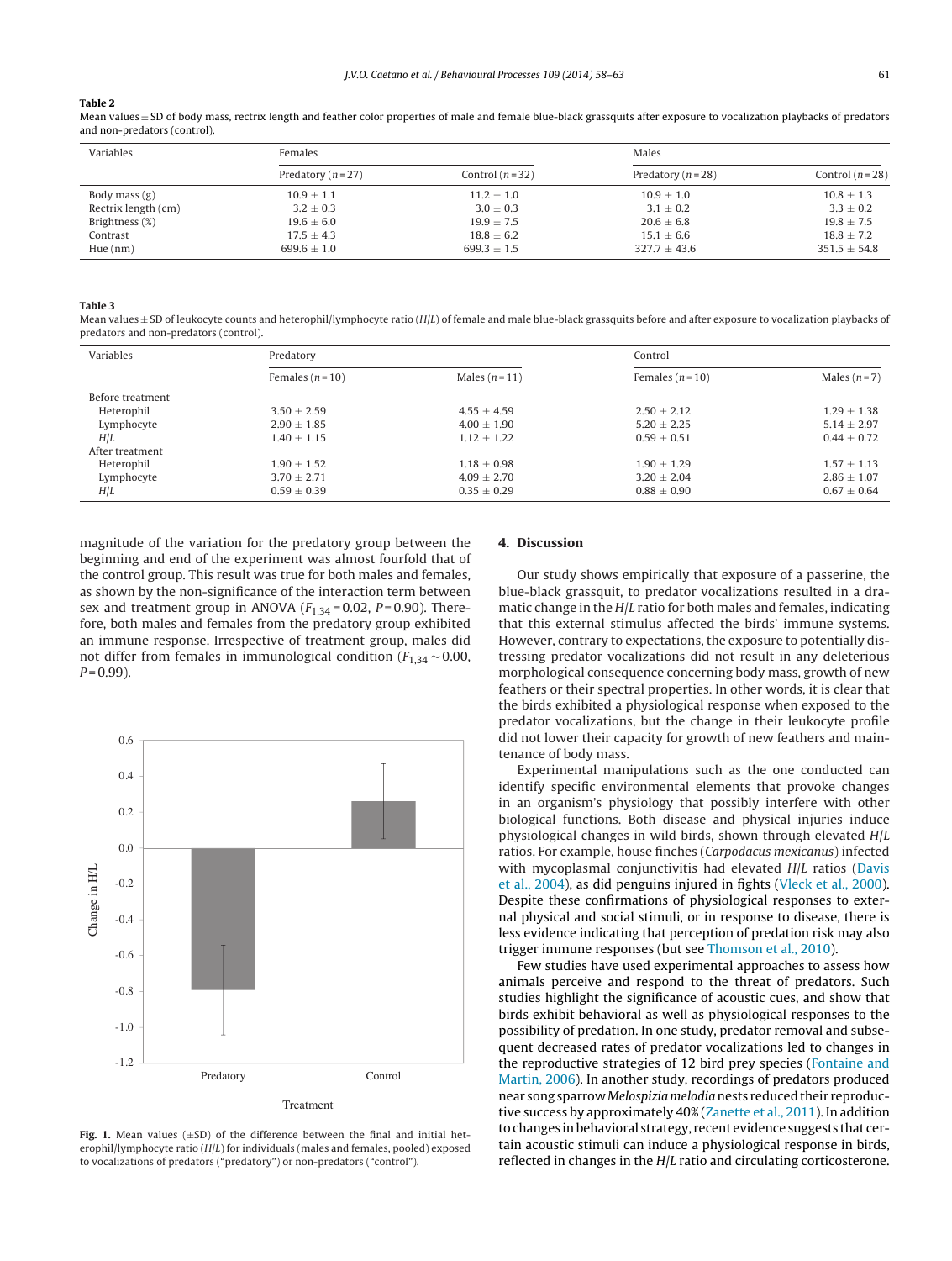<span id="page-4-0"></span>For example, pied flycatcher Ficedula hypoleuca nestlings exposed to nestling distress calls exhibited increased H/L ratios [\(Tilgar](#page-5-0) et [al.,](#page-5-0) [2010\).](#page-5-0)

Our results show that the perception of predator risk as assessed by acoustic cues can modify the leukocyte profile of individuals, a key element that could trigger the suite of adaptive breeding behaviors shown in other studies. It is important to note that the continuous threat of predation simulated in our experiment yielded reduced H/L ratios, contrary to increased ratios seen in some studies. Given that increased H/L ratios are widely accepted as reliable indicators of physiological stress, how can our experimental results be interpreted? According to [Maxwell](#page-5-0) [\(1993\),](#page-5-0) mild to moderate stress in birds may induce a heterophilia, which raises the H/L ratio. Undermore severe stress, a second phase occurs, apparentlyunique to birds, when a heteropenia associated with a basophilia becomes evident ([Maxwell,](#page-5-0) [1993;](#page-5-0) [Maxwell](#page-5-0) [and](#page-5-0) [Robertson,](#page-5-0) [1998\).](#page-5-0) Our analyses revealed that a dramatic reduction in H/L ratios occurred only for the birds exposed to the predator acoustic stimulus. This suggests that the repeated exposure to predator calls in the confined situation of the caged birds was probably severe enough to result in the two-phase cellular reaction that may be unique to birds.

The significant change in leukocyte profile of blue-black grassquits induced by avian predator vocalizations indicates that individuals interpret such vocalizations as danger cues, irrespective of physical confirmation of the predator in the environment. Thus, predator vocalizations may represent a non-lethal indirect cost for avian prey species. The effects of predators on prey populations could be much greater than those attributed to direct death by predation given that anti-predation response costs may reduce breeding rates and increase mortality resulting from other factors ([Lima,](#page-5-0) [1998;](#page-5-0) [Creel](#page-5-0) [and](#page-5-0) [Christianson,](#page-5-0) [2008\).](#page-5-0)

In our study, both sexes exhibited a similar decline in H/L values when exposed to predatory calls. Although females typically suffer higher rates of predation under natural conditions, especially during the nesting period (reviewed in Donald, 2007), males of some species may be more conspicuous due to courtship behaviors and acoustic signaling, which may attract predators ([Magnhagen,](#page-5-0) [1991\).](#page-5-0) The motor display of blue-black grassquits can certainly expose males to visually oriented predators, such as the birds whose calls we used in the experiment. Our expectation that male blue-black grassquits would exhibit a stronger physiological response to predator calls than females was not supported by the results, since both sexes exhibited similar reductions in the H/L ratio. Predators may target both sexes of this species at similar rates but in different contexts. Males may be more exposed during their displays while females may be more vulnerable during nesting, as they are the sole incubators.

Animals in threatening circumstances typically mobilize nutritional reserves to increase the availability of glucose and metabolic fuels so they can cope with an imminent threat; thus, energy storage in the form of fat generally decreases in such situations ([Nelson,](#page-5-0) [2000\).](#page-5-0) Additionally, nutritional and social instability have been shown to slow the growth rate of feathers and also lead to plumage irregularities (Jenkins et al., 2001; Bortolotti and Murza, 2002; Jovani and Blas, 2004; Talloen et al., 2008). Based upon these observations, we predicted that birds submitted to predator calls would exhibit reductions in body mass and feather growth, as well as changes in plumage spectral properties. Our data did not confirm these expectations, as birds exposed to predator calls did not differ from the control group relative to body mass, growth of rectrice feathers or in spectral properties of dorsal feathers. These results could be a possible effect of the ad libitum feeding. Contrary to birds exposed to predators in a natural environment, our captive population had continuous access to a rich food supply and did not expend energy fleeing from predators or foraging. Therefore, the ad libitum food provided may have allowed the birds to maintain their state

of alertness without any deleterious effects. Future studies should consider nutritional limitation when testing for negative non-lethal effects of predators.

In conclusion, while many bird species recognize and respond behaviorally to vocalizations produced by predators ([Miller,](#page-5-0) [1952;](#page-5-0) [Hauser](#page-5-0) [and](#page-5-0) [Caffrey,](#page-5-0) [1994;](#page-5-0) [Rainey](#page-5-0) et [al.,](#page-5-0) [2004;](#page-5-0) [Reudink](#page-5-0) et [al.,](#page-5-0) [2007\),](#page-5-0) our results emphasize the role of such acoustic cues in inducing altered leukocyte profiles. Physiological responses based on acoustic information may be a general phenomenon for susceptible prey species. Since blue-black grassquits used in the experiment were captured in their natural environment, their ability to recognize predator vocalizations can be attributed to former direct contact or social learning, an issue to be explored in the future. Furthermore, it is necessary to evaluate how the bird's immune system responds to the combination of hostile ecological scenarios and nutritional condition.

## **Acknowledgements**

We are grateful to James Roper and Miguel Â. Marini for their suggestions in a previous version of this manuscript. We also thank two anonymous reviewers for their suggestions. For help with caring for the birds we thank Leonardo Castilho, Yara Ballarini, Giani Sales and Claudia Merlo. We are grateful to Fundação Coordenação de Aperfeicoamento de Pessoal de Nível Superior - CAPES for the scholarship granted to JVOC, and to Conselho Nacional de Desenvolvimento Científico e Tecnológico – CNPq for the research stipend to MM and the fellowship to RHM. Logistic support was provided by the University of Brasilia.

## **References**

- Aguilar, T.M., Dias, R.I., Oliveira, A.C., Macedo, R.H., 2008. [Nest-site](http://refhub.elsevier.com/S0376-6357(14)00141-7/sbref0005) [selection](http://refhub.elsevier.com/S0376-6357(14)00141-7/sbref0005) [by](http://refhub.elsevier.com/S0376-6357(14)00141-7/sbref0005) [blue](http://refhub.elsevier.com/S0376-6357(14)00141-7/sbref0005)[black](http://refhub.elsevier.com/S0376-6357(14)00141-7/sbref0005) [grassquits](http://refhub.elsevier.com/S0376-6357(14)00141-7/sbref0005) [in](http://refhub.elsevier.com/S0376-6357(14)00141-7/sbref0005) [a](http://refhub.elsevier.com/S0376-6357(14)00141-7/sbref0005) [Neotropical](http://refhub.elsevier.com/S0376-6357(14)00141-7/sbref0005) [savanna:](http://refhub.elsevier.com/S0376-6357(14)00141-7/sbref0005) [do](http://refhub.elsevier.com/S0376-6357(14)00141-7/sbref0005) [choices](http://refhub.elsevier.com/S0376-6357(14)00141-7/sbref0005) [influence](http://refhub.elsevier.com/S0376-6357(14)00141-7/sbref0005) [nest](http://refhub.elsevier.com/S0376-6357(14)00141-7/sbref0005) [success?](http://refhub.elsevier.com/S0376-6357(14)00141-7/sbref0005) [J.](http://refhub.elsevier.com/S0376-6357(14)00141-7/sbref0005) [Field](http://refhub.elsevier.com/S0376-6357(14)00141-7/sbref0005) [Ornithol.](http://refhub.elsevier.com/S0376-6357(14)00141-7/sbref0005) [79,](http://refhub.elsevier.com/S0376-6357(14)00141-7/sbref0005) [24–31.](http://refhub.elsevier.com/S0376-6357(14)00141-7/sbref0005)
- Alderton, C.C., 1963. [The](http://refhub.elsevier.com/S0376-6357(14)00141-7/sbref0010) [breeding](http://refhub.elsevier.com/S0376-6357(14)00141-7/sbref0010) [behavior](http://refhub.elsevier.com/S0376-6357(14)00141-7/sbref0010) [of](http://refhub.elsevier.com/S0376-6357(14)00141-7/sbref0010) [the](http://refhub.elsevier.com/S0376-6357(14)00141-7/sbref0010) [blue-black](http://refhub.elsevier.com/S0376-6357(14)00141-7/sbref0010) [grassquit.](http://refhub.elsevier.com/S0376-6357(14)00141-7/sbref0010) [Condor](http://refhub.elsevier.com/S0376-6357(14)00141-7/sbref0010) [65,](http://refhub.elsevier.com/S0376-6357(14)00141-7/sbref0010) [154–162.](http://refhub.elsevier.com/S0376-6357(14)00141-7/sbref0010)
- Bortolotti, G.R., Murza, G.L., 2002. [Stress](http://refhub.elsevier.com/S0376-6357(14)00141-7/sbref0015) [during](http://refhub.elsevier.com/S0376-6357(14)00141-7/sbref0015) [feather](http://refhub.elsevier.com/S0376-6357(14)00141-7/sbref0015) [development](http://refhub.elsevier.com/S0376-6357(14)00141-7/sbref0015) [predicts](http://refhub.elsevier.com/S0376-6357(14)00141-7/sbref0015) [fitness](http://refhub.elsevier.com/S0376-6357(14)00141-7/sbref0015) [potential.](http://refhub.elsevier.com/S0376-6357(14)00141-7/sbref0015) [J.](http://refhub.elsevier.com/S0376-6357(14)00141-7/sbref0015) [Anim.](http://refhub.elsevier.com/S0376-6357(14)00141-7/sbref0015) [Ecol.](http://refhub.elsevier.com/S0376-6357(14)00141-7/sbref0015) [71,](http://refhub.elsevier.com/S0376-6357(14)00141-7/sbref0015) [333–342.](http://refhub.elsevier.com/S0376-6357(14)00141-7/sbref0015)
- Braz, V.S., 2001. [A](http://refhub.elsevier.com/S0376-6357(14)00141-7/sbref0020) [representatividade](http://refhub.elsevier.com/S0376-6357(14)00141-7/sbref0020) [de](http://refhub.elsevier.com/S0376-6357(14)00141-7/sbref0020) [áreas](http://refhub.elsevier.com/S0376-6357(14)00141-7/sbref0020) [protegidas](http://refhub.elsevier.com/S0376-6357(14)00141-7/sbref0020) [do](http://refhub.elsevier.com/S0376-6357(14)00141-7/sbref0020) [Distrito](http://refhub.elsevier.com/S0376-6357(14)00141-7/sbref0020) [Federal](http://refhub.elsevier.com/S0376-6357(14)00141-7/sbref0020) [na](http://refhub.elsevier.com/S0376-6357(14)00141-7/sbref0020) conservaç[ão](http://refhub.elsevier.com/S0376-6357(14)00141-7/sbref0020) [da](http://refhub.elsevier.com/S0376-6357(14)00141-7/sbref0020) [avifauna](http://refhub.elsevier.com/S0376-6357(14)00141-7/sbref0020) [do](http://refhub.elsevier.com/S0376-6357(14)00141-7/sbref0020) [Cerrado.](http://refhub.elsevier.com/S0376-6357(14)00141-7/sbref0020) [Ararajuba](http://refhub.elsevier.com/S0376-6357(14)00141-7/sbref0020) [9,](http://refhub.elsevier.com/S0376-6357(14)00141-7/sbref0020) 61-69
- Charif, R.A., Ponirakis, D.W., Krein, T.P., 2006. [Raven](http://refhub.elsevier.com/S0376-6357(14)00141-7/sbref0025) [Lite](http://refhub.elsevier.com/S0376-6357(14)00141-7/sbref0025) [1.0](http://refhub.elsevier.com/S0376-6357(14)00141-7/sbref0025) [User's](http://refhub.elsevier.com/S0376-6357(14)00141-7/sbref0025) [Guide.](http://refhub.elsevier.com/S0376-6357(14)00141-7/sbref0025) [Cornell](http://refhub.elsevier.com/S0376-6357(14)00141-7/sbref0025) [Laboratory](http://refhub.elsevier.com/S0376-6357(14)00141-7/sbref0025) [of](http://refhub.elsevier.com/S0376-6357(14)00141-7/sbref0025) [Ornithology,](http://refhub.elsevier.com/S0376-6357(14)00141-7/sbref0025) [Ithaca,](http://refhub.elsevier.com/S0376-6357(14)00141-7/sbref0025) [NY.](http://refhub.elsevier.com/S0376-6357(14)00141-7/sbref0025)
- Clinchy, M., Zanette, L., Charlier, T.D., Newman, A.E.M., Schmidt, K.L., Boonstra, R., Soma, K.K., 2011. [Multiple](http://refhub.elsevier.com/S0376-6357(14)00141-7/sbref0030) [measures](http://refhub.elsevier.com/S0376-6357(14)00141-7/sbref0030) [elucidate](http://refhub.elsevier.com/S0376-6357(14)00141-7/sbref0030) [glucocorticoid](http://refhub.elsevier.com/S0376-6357(14)00141-7/sbref0030) [responses](http://refhub.elsevier.com/S0376-6357(14)00141-7/sbref0030) [to](http://refhub.elsevier.com/S0376-6357(14)00141-7/sbref0030) [envi](http://refhub.elsevier.com/S0376-6357(14)00141-7/sbref0030)[ronmental](http://refhub.elsevier.com/S0376-6357(14)00141-7/sbref0030) [variation](http://refhub.elsevier.com/S0376-6357(14)00141-7/sbref0030) [in](http://refhub.elsevier.com/S0376-6357(14)00141-7/sbref0030) [predation](http://refhub.elsevier.com/S0376-6357(14)00141-7/sbref0030) [threat.](http://refhub.elsevier.com/S0376-6357(14)00141-7/sbref0030) [Oecologia](http://refhub.elsevier.com/S0376-6357(14)00141-7/sbref0030) [166,](http://refhub.elsevier.com/S0376-6357(14)00141-7/sbref0030) [607](http://refhub.elsevier.com/S0376-6357(14)00141-7/sbref0030)–[614.](http://refhub.elsevier.com/S0376-6357(14)00141-7/sbref0030)
- Creel, S., Christianson, D., 2008. [Relationships](http://refhub.elsevier.com/S0376-6357(14)00141-7/sbref0035) [between](http://refhub.elsevier.com/S0376-6357(14)00141-7/sbref0035) [direct](http://refhub.elsevier.com/S0376-6357(14)00141-7/sbref0035) [predation](http://refhub.elsevier.com/S0376-6357(14)00141-7/sbref0035) [and](http://refhub.elsevier.com/S0376-6357(14)00141-7/sbref0035) [risk](http://refhub.elsevier.com/S0376-6357(14)00141-7/sbref0035) [effects.](http://refhub.elsevier.com/S0376-6357(14)00141-7/sbref0035) [Trends](http://refhub.elsevier.com/S0376-6357(14)00141-7/sbref0035) [Ecol.](http://refhub.elsevier.com/S0376-6357(14)00141-7/sbref0035) [Evol.](http://refhub.elsevier.com/S0376-6357(14)00141-7/sbref0035) [23,](http://refhub.elsevier.com/S0376-6357(14)00141-7/sbref0035) [194](http://refhub.elsevier.com/S0376-6357(14)00141-7/sbref0035)–[201.](http://refhub.elsevier.com/S0376-6357(14)00141-7/sbref0035)
- Cresswell, W., 2008. [Non-lethal](http://refhub.elsevier.com/S0376-6357(14)00141-7/sbref0040) [effects](http://refhub.elsevier.com/S0376-6357(14)00141-7/sbref0040) [of](http://refhub.elsevier.com/S0376-6357(14)00141-7/sbref0040) [predation](http://refhub.elsevier.com/S0376-6357(14)00141-7/sbref0040) [in](http://refhub.elsevier.com/S0376-6357(14)00141-7/sbref0040) [birds.](http://refhub.elsevier.com/S0376-6357(14)00141-7/sbref0040) [Ibis](http://refhub.elsevier.com/S0376-6357(14)00141-7/sbref0040) [150,](http://refhub.elsevier.com/S0376-6357(14)00141-7/sbref0040) [3–17.](http://refhub.elsevier.com/S0376-6357(14)00141-7/sbref0040)
- Davis, A.K., Cook, K.C., Altizer, S., 2004. [Leukocyte](http://refhub.elsevier.com/S0376-6357(14)00141-7/sbref0045) [profiles](http://refhub.elsevier.com/S0376-6357(14)00141-7/sbref0045) [in](http://refhub.elsevier.com/S0376-6357(14)00141-7/sbref0045) [wild](http://refhub.elsevier.com/S0376-6357(14)00141-7/sbref0045) [house](http://refhub.elsevier.com/S0376-6357(14)00141-7/sbref0045) [finches](http://refhub.elsevier.com/S0376-6357(14)00141-7/sbref0045) [with](http://refhub.elsevier.com/S0376-6357(14)00141-7/sbref0045) [and](http://refhub.elsevier.com/S0376-6357(14)00141-7/sbref0045) [without](http://refhub.elsevier.com/S0376-6357(14)00141-7/sbref0045) [mycoplasmal](http://refhub.elsevier.com/S0376-6357(14)00141-7/sbref0045) [conjunctivitis,](http://refhub.elsevier.com/S0376-6357(14)00141-7/sbref0045) [a](http://refhub.elsevier.com/S0376-6357(14)00141-7/sbref0045) [recently](http://refhub.elsevier.com/S0376-6357(14)00141-7/sbref0045) [emerged](http://refhub.elsevier.com/S0376-6357(14)00141-7/sbref0045) [bacterial](http://refhub.elsevier.com/S0376-6357(14)00141-7/sbref0045) [disease.](http://refhub.elsevier.com/S0376-6357(14)00141-7/sbref0045) [EcoHealth](http://refhub.elsevier.com/S0376-6357(14)00141-7/sbref0045) [1,](http://refhub.elsevier.com/S0376-6357(14)00141-7/sbref0045) [362–373.](http://refhub.elsevier.com/S0376-6357(14)00141-7/sbref0045)
- Dias, R.I., Castilho, L., Macedo, R.H., 2010. [Experimental](http://refhub.elsevier.com/S0376-6357(14)00141-7/sbref0050) [evidence](http://refhub.elsevier.com/S0376-6357(14)00141-7/sbref0050) [that](http://refhub.elsevier.com/S0376-6357(14)00141-7/sbref0050) [sexual](http://refhub.elsevier.com/S0376-6357(14)00141-7/sbref0050) [displays](http://refhub.elsevier.com/S0376-6357(14)00141-7/sbref0050) [are](http://refhub.elsevier.com/S0376-6357(14)00141-7/sbref0050) [costly](http://refhub.elsevier.com/S0376-6357(14)00141-7/sbref0050) [for](http://refhub.elsevier.com/S0376-6357(14)00141-7/sbref0050) [nest](http://refhub.elsevier.com/S0376-6357(14)00141-7/sbref0050) [survival.](http://refhub.elsevier.com/S0376-6357(14)00141-7/sbref0050) [Ethology](http://refhub.elsevier.com/S0376-6357(14)00141-7/sbref0050) [116,](http://refhub.elsevier.com/S0376-6357(14)00141-7/sbref0050) [1011–1019.](http://refhub.elsevier.com/S0376-6357(14)00141-7/sbref0050)
- Donald, P.F., 2007. [Adult](http://refhub.elsevier.com/S0376-6357(14)00141-7/sbref0055) [sex](http://refhub.elsevier.com/S0376-6357(14)00141-7/sbref0055) [ratios](http://refhub.elsevier.com/S0376-6357(14)00141-7/sbref0055) [in](http://refhub.elsevier.com/S0376-6357(14)00141-7/sbref0055) [wild](http://refhub.elsevier.com/S0376-6357(14)00141-7/sbref0055) [bird](http://refhub.elsevier.com/S0376-6357(14)00141-7/sbref0055) [populations.](http://refhub.elsevier.com/S0376-6357(14)00141-7/sbref0055) [Ibis](http://refhub.elsevier.com/S0376-6357(14)00141-7/sbref0055) [149,](http://refhub.elsevier.com/S0376-6357(14)00141-7/sbref0055) [671–692.](http://refhub.elsevier.com/S0376-6357(14)00141-7/sbref0055)
- Elston, J.J., Beck, M., Alodan, M.A., Vega-Murillo, V., 2000. Laying hen behavior. 2. Cage [type](http://refhub.elsevier.com/S0376-6357(14)00141-7/sbref0060) [preference](http://refhub.elsevier.com/S0376-6357(14)00141-7/sbref0060) [and](http://refhub.elsevier.com/S0376-6357(14)00141-7/sbref0060) [heterophil](http://refhub.elsevier.com/S0376-6357(14)00141-7/sbref0060) [to](http://refhub.elsevier.com/S0376-6357(14)00141-7/sbref0060) [lymphocyte](http://refhub.elsevier.com/S0376-6357(14)00141-7/sbref0060) [ratios.](http://refhub.elsevier.com/S0376-6357(14)00141-7/sbref0060) [Poult.](http://refhub.elsevier.com/S0376-6357(14)00141-7/sbref0060) [Sci.](http://refhub.elsevier.com/S0376-6357(14)00141-7/sbref0060) [79,](http://refhub.elsevier.com/S0376-6357(14)00141-7/sbref0060) [477–482.](http://refhub.elsevier.com/S0376-6357(14)00141-7/sbref0060)
- Fontaine, J.J., Martin, T.E., 2006. [Parent](http://refhub.elsevier.com/S0376-6357(14)00141-7/sbref0065) [birds](http://refhub.elsevier.com/S0376-6357(14)00141-7/sbref0065) [assess](http://refhub.elsevier.com/S0376-6357(14)00141-7/sbref0065) [nest](http://refhub.elsevier.com/S0376-6357(14)00141-7/sbref0065) [predation](http://refhub.elsevier.com/S0376-6357(14)00141-7/sbref0065) [risk](http://refhub.elsevier.com/S0376-6357(14)00141-7/sbref0065) [and](http://refhub.elsevier.com/S0376-6357(14)00141-7/sbref0065) [adjust](http://refhub.elsevier.com/S0376-6357(14)00141-7/sbref0065) [their](http://refhub.elsevier.com/S0376-6357(14)00141-7/sbref0065) [reproductive](http://refhub.elsevier.com/S0376-6357(14)00141-7/sbref0065) [strategies.](http://refhub.elsevier.com/S0376-6357(14)00141-7/sbref0065) [Ecol.](http://refhub.elsevier.com/S0376-6357(14)00141-7/sbref0065) [Lett.](http://refhub.elsevier.com/S0376-6357(14)00141-7/sbref0065) [9,](http://refhub.elsevier.com/S0376-6357(14)00141-7/sbref0065) [428–434.](http://refhub.elsevier.com/S0376-6357(14)00141-7/sbref0065)
- Gross, W.B., Siegel, H.S., 1983. [Evaluation](http://refhub.elsevier.com/S0376-6357(14)00141-7/sbref0070) [of](http://refhub.elsevier.com/S0376-6357(14)00141-7/sbref0070) [the](http://refhub.elsevier.com/S0376-6357(14)00141-7/sbref0070) [heterophil/lymphocyte](http://refhub.elsevier.com/S0376-6357(14)00141-7/sbref0070) [ratio](http://refhub.elsevier.com/S0376-6357(14)00141-7/sbref0070) [as](http://refhub.elsevier.com/S0376-6357(14)00141-7/sbref0070) [a](http://refhub.elsevier.com/S0376-6357(14)00141-7/sbref0070) [measure](http://refhub.elsevier.com/S0376-6357(14)00141-7/sbref0070) [of](http://refhub.elsevier.com/S0376-6357(14)00141-7/sbref0070) [stress](http://refhub.elsevier.com/S0376-6357(14)00141-7/sbref0070) [in](http://refhub.elsevier.com/S0376-6357(14)00141-7/sbref0070) [chickens.](http://refhub.elsevier.com/S0376-6357(14)00141-7/sbref0070) [Avian](http://refhub.elsevier.com/S0376-6357(14)00141-7/sbref0070) [Dis.](http://refhub.elsevier.com/S0376-6357(14)00141-7/sbref0070) [27,](http://refhub.elsevier.com/S0376-6357(14)00141-7/sbref0070) [972–979.](http://refhub.elsevier.com/S0376-6357(14)00141-7/sbref0070)
- Hauser, M.D., Caffrey, C., 1994. [Antipredator](http://refhub.elsevier.com/S0376-6357(14)00141-7/sbref0075) [response](http://refhub.elsevier.com/S0376-6357(14)00141-7/sbref0075) [to](http://refhub.elsevier.com/S0376-6357(14)00141-7/sbref0075) [raptor](http://refhub.elsevier.com/S0376-6357(14)00141-7/sbref0075) [calls](http://refhub.elsevier.com/S0376-6357(14)00141-7/sbref0075) [in](http://refhub.elsevier.com/S0376-6357(14)00141-7/sbref0075) [wild](http://refhub.elsevier.com/S0376-6357(14)00141-7/sbref0075) [crows,](http://refhub.elsevier.com/S0376-6357(14)00141-7/sbref0075) [Corvus](http://refhub.elsevier.com/S0376-6357(14)00141-7/sbref0075) [brachyrhynchos](http://refhub.elsevier.com/S0376-6357(14)00141-7/sbref0075) [hesperis](http://refhub.elsevier.com/S0376-6357(14)00141-7/sbref0075)[.](http://refhub.elsevier.com/S0376-6357(14)00141-7/sbref0075) [Anim.](http://refhub.elsevier.com/S0376-6357(14)00141-7/sbref0075) [Behav.](http://refhub.elsevier.com/S0376-6357(14)00141-7/sbref0075) [48,](http://refhub.elsevier.com/S0376-6357(14)00141-7/sbref0075) [1469–1471.](http://refhub.elsevier.com/S0376-6357(14)00141-7/sbref0075)
- Hõrak, P., Saks, L., Ots, I., Kollist, H., 2002. [Repeatability](http://refhub.elsevier.com/S0376-6357(14)00141-7/sbref0080) [of](http://refhub.elsevier.com/S0376-6357(14)00141-7/sbref0080) [condition](http://refhub.elsevier.com/S0376-6357(14)00141-7/sbref0080) [indices](http://refhub.elsevier.com/S0376-6357(14)00141-7/sbref0080) [in](http://refhub.elsevier.com/S0376-6357(14)00141-7/sbref0080) [captive](http://refhub.elsevier.com/S0376-6357(14)00141-7/sbref0080) [greenfinches](http://refhub.elsevier.com/S0376-6357(14)00141-7/sbref0080) [\(](http://refhub.elsevier.com/S0376-6357(14)00141-7/sbref0080)[Carduelis](http://refhub.elsevier.com/S0376-6357(14)00141-7/sbref0080) [chloris](http://refhub.elsevier.com/S0376-6357(14)00141-7/sbref0080)[\).](http://refhub.elsevier.com/S0376-6357(14)00141-7/sbref0080) [Can.](http://refhub.elsevier.com/S0376-6357(14)00141-7/sbref0080) [J.](http://refhub.elsevier.com/S0376-6357(14)00141-7/sbref0080) [Zool.](http://refhub.elsevier.com/S0376-6357(14)00141-7/sbref0080) [80,](http://refhub.elsevier.com/S0376-6357(14)00141-7/sbref0080) [636](http://refhub.elsevier.com/S0376-6357(14)00141-7/sbref0080)–[643.](http://refhub.elsevier.com/S0376-6357(14)00141-7/sbref0080)
- Janssens, L., Stoks, R., 2013. Predation risk causes oxidative damage in prey. Biol. Lett. 9, [http://dx.doi.org/10.1098/rsbl.2013.0350](dx.doi.org/10.1098/rsbl.2013.0350).
- Jenkins, K.D., Hawley, D.M., Farabaugh, C.S., Cristol, D.A., 2001. [Ptilochronology](http://refhub.elsevier.com/S0376-6357(14)00141-7/sbref0090) [reveals](http://refhub.elsevier.com/S0376-6357(14)00141-7/sbref0090) [differences](http://refhub.elsevier.com/S0376-6357(14)00141-7/sbref0090) [in](http://refhub.elsevier.com/S0376-6357(14)00141-7/sbref0090) [condition](http://refhub.elsevier.com/S0376-6357(14)00141-7/sbref0090) [of](http://refhub.elsevier.com/S0376-6357(14)00141-7/sbref0090) [captive](http://refhub.elsevier.com/S0376-6357(14)00141-7/sbref0090) [white-throated](http://refhub.elsevier.com/S0376-6357(14)00141-7/sbref0090) [sparrows.](http://refhub.elsevier.com/S0376-6357(14)00141-7/sbref0090) [Condor](http://refhub.elsevier.com/S0376-6357(14)00141-7/sbref0090) [103,](http://refhub.elsevier.com/S0376-6357(14)00141-7/sbref0090) [579.](http://refhub.elsevier.com/S0376-6357(14)00141-7/sbref0090)
- Johnson, E.O., Kamilaris, T.C., Chrousos, G.P., Gold, P.W., 1992. [Mechanisms](http://refhub.elsevier.com/S0376-6357(14)00141-7/sbref0095) [of](http://refhub.elsevier.com/S0376-6357(14)00141-7/sbref0095) [stress:](http://refhub.elsevier.com/S0376-6357(14)00141-7/sbref0095) [a](http://refhub.elsevier.com/S0376-6357(14)00141-7/sbref0095) [dynamic](http://refhub.elsevier.com/S0376-6357(14)00141-7/sbref0095) [overview](http://refhub.elsevier.com/S0376-6357(14)00141-7/sbref0095) [of](http://refhub.elsevier.com/S0376-6357(14)00141-7/sbref0095) [hormonal](http://refhub.elsevier.com/S0376-6357(14)00141-7/sbref0095) [and](http://refhub.elsevier.com/S0376-6357(14)00141-7/sbref0095) [behavioral](http://refhub.elsevier.com/S0376-6357(14)00141-7/sbref0095) [homeostasis.](http://refhub.elsevier.com/S0376-6357(14)00141-7/sbref0095) [Neurosci.](http://refhub.elsevier.com/S0376-6357(14)00141-7/sbref0095) [Behav.](http://refhub.elsevier.com/S0376-6357(14)00141-7/sbref0095) [Rev.](http://refhub.elsevier.com/S0376-6357(14)00141-7/sbref0095) [16,](http://refhub.elsevier.com/S0376-6357(14)00141-7/sbref0095) [115](http://refhub.elsevier.com/S0376-6357(14)00141-7/sbref0095)–[130.](http://refhub.elsevier.com/S0376-6357(14)00141-7/sbref0095)
- Jovani, R., Blas, J., 2004. [Adaptive](http://refhub.elsevier.com/S0376-6357(14)00141-7/sbref0100) [allocation](http://refhub.elsevier.com/S0376-6357(14)00141-7/sbref0100) [of](http://refhub.elsevier.com/S0376-6357(14)00141-7/sbref0100) [stress-induced](http://refhub.elsevier.com/S0376-6357(14)00141-7/sbref0100) [deformities](http://refhub.elsevier.com/S0376-6357(14)00141-7/sbref0100) [on](http://refhub.elsevier.com/S0376-6357(14)00141-7/sbref0100) [bird](http://refhub.elsevier.com/S0376-6357(14)00141-7/sbref0100) [feathers.](http://refhub.elsevier.com/S0376-6357(14)00141-7/sbref0100) [J.](http://refhub.elsevier.com/S0376-6357(14)00141-7/sbref0100) [Evol.](http://refhub.elsevier.com/S0376-6357(14)00141-7/sbref0100) [Biol.](http://refhub.elsevier.com/S0376-6357(14)00141-7/sbref0100) [17,](http://refhub.elsevier.com/S0376-6357(14)00141-7/sbref0100) [294–301.](http://refhub.elsevier.com/S0376-6357(14)00141-7/sbref0100)